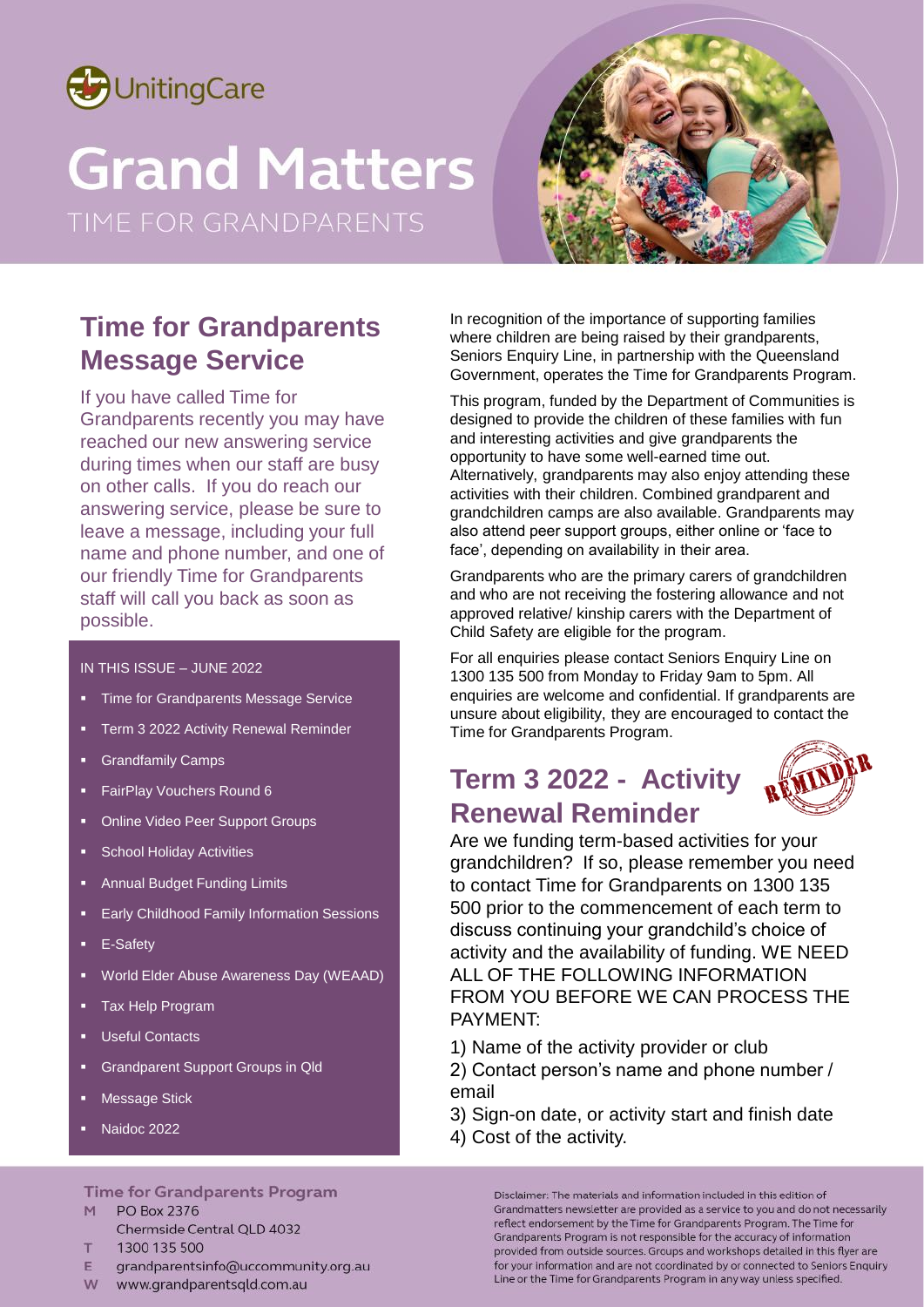### **Grandfamily Camps Emails from Time For Grandparents**



As we move into the digital age, please be aware to check your inbox for emails from Time for Grandparents offering the opportunity to express interest in attending one of our Grandfamily camps. Our email addresses are: grandparentsinfo@uccommunity. org.au and

tfg.camps@uccommunity.org.au. Remember to also check your junk/spam mail. If you do not have an email address, Time for Grandparents will still contact you by telephone.

Please bear in mind that expressing interest in attending a camp does not guarantee a place – the Time for Grandparent Program needs to balance a range of considerations when choosing families to participate.

# **FairPlay Vouchers Round 6**

Parents, carers or guardians can apply for a voucher valued up to \$150 for their child, which can be used towards sport and active recreation membership, registration or participation fees with registered activity providers. There is a limit of 1 voucher per child per calendar year.

### **Who is eligible?**

You can apply for a Fair Play voucher if your child: • is a Queensland resident aged from 5 to 17 years (inclusive) at the time of application • did not receive a FairPlay voucher this calendar year

• holds, or whose parent, carer or guardian holds, a valid Department of Human Services Health Care Card or Pensioner Concession Card with the child's name on it.

### **How to apply for a Fair Play voucher**

Please be advised that from 1st July, 2020 the Time for Grandparents Program is no longer applying for Fair Play vouchers on behalf of grandparents. If you do not have access to a computer or the internet, perhaps another family member or friend may be able to assist. You may also be able to access a computer at your local library or community centre.

The Queensland Government website https://www.qld.gov.au/recreation/sports/funding/fa [irplay/apply has a very user friendly "How to" video](https://www.qld.gov.au/recreation/sports/funding/fairplay/apply) explaining how to apply online. Two important tips to remember when applying online are:

1. You will be asked to enter your valid Health Care Card or Pensioner Concession Card number. This number has to be linked to the child's name or you will need to enter the child's own Health Care Card number.

2. When entering the child's birthdate, it is a requirement that you use the calendar drop down box and not just type the date of birth into the box.

### **Key Dates**

- Round 6 is now closed
- 11 May 2022: Vouchers expire and must have
- been presented to an activity provider.

• 25 May 2022: Vouchers must be redeemed by activity providers.

### **Need more information?**



Phone: Smart Service Qld on 137 468 Email: fairplayvouchers@npsr.qld.gov.au Web:

<https://www.qld.gov.au/recreation/sports/funding/> fairplay

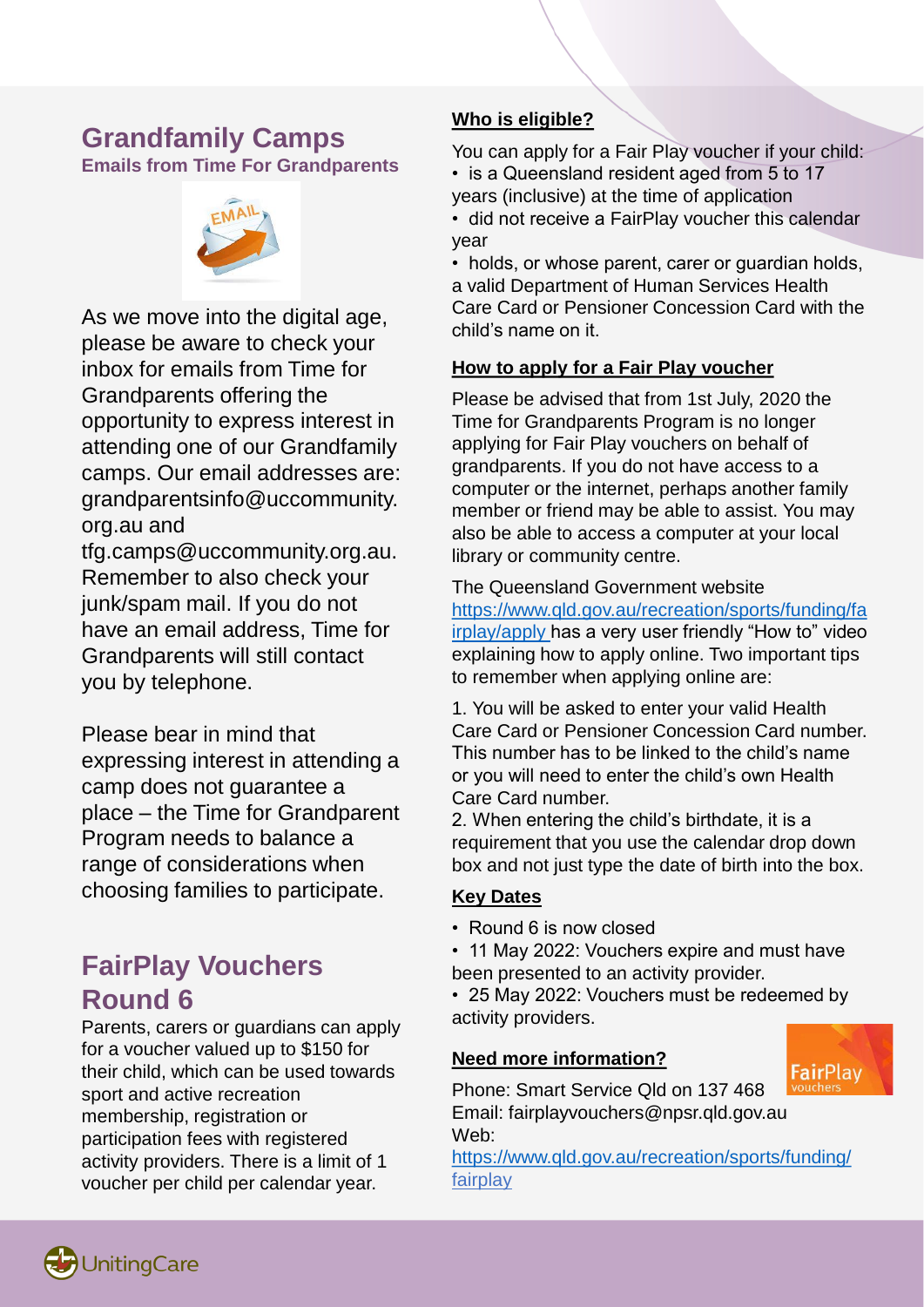# **Time For Grandparents – Online Video Peer Support Group**



Fortnightly free online Zoom meetings held on Monday from 10am – 12noon. Join other grandparents who care for grandchildren fulltime to share lived experience and practical advice about your caring role, as well as receive information,

encouragement, peer support and connection. If you would like to join the 'Time for Grandparents Online Video Peer Support Group', you must register your interest to participate in order to receive an invitation including the meeting link and passcode to access the group. Please contact Kym at the Time for Grandparents Program on Monday, Thursday or Friday, 9am – 5pm, on 1300 135 500, or by email at grandparentsinfo@uccomm unity.org.au, if you would like further information.

## **Community Resource Unit (CRU)**

CRU believes that people with disabilities should belong to and participate in community life - that their interests are best served when they are supported to grow up in a family, go to school at their local neighbourhood school, participate in community activities with their peers, have a home of their own, maintain strong relationships with friends, parents and siblings, work and participate in community life and have their rights as citizens protected.

CRU offers a range of webinars, workshops and support for students with disability and their families in areas such as the 'Families for Inclusive Education Project' and the 'From School to Work Program'. For details of upcoming workshops and webinars go to: <https://cru.org.au/events/> **Website:** <https://cru.org.au/> **Phone:** 07 3844 2211

# **Free School Holiday Activity Packs**

'Bush Heritage' is an independent not-for-profit



that buys and manages land, and partners with Aboriginal people, to better protect our irreplaceable landscapes and our magnificent native species forever.

### 'Bush Heritage' sends out **'Bush Buddies', a free, printable Kids' Activity Booklet by email before each school holidays**.

The booklets are full of fun facts, puzzles, games, activities and science experiments. Designed to engage primary school kids in learning about nature and Aussie animals. To sign up to get your free copy emailed at the end of each school term, as well as access to past editions go to [https://www.bushheritage.org.au/news/bus](https://www.bushheritage.org.au/news/bush-buddies) h-buddies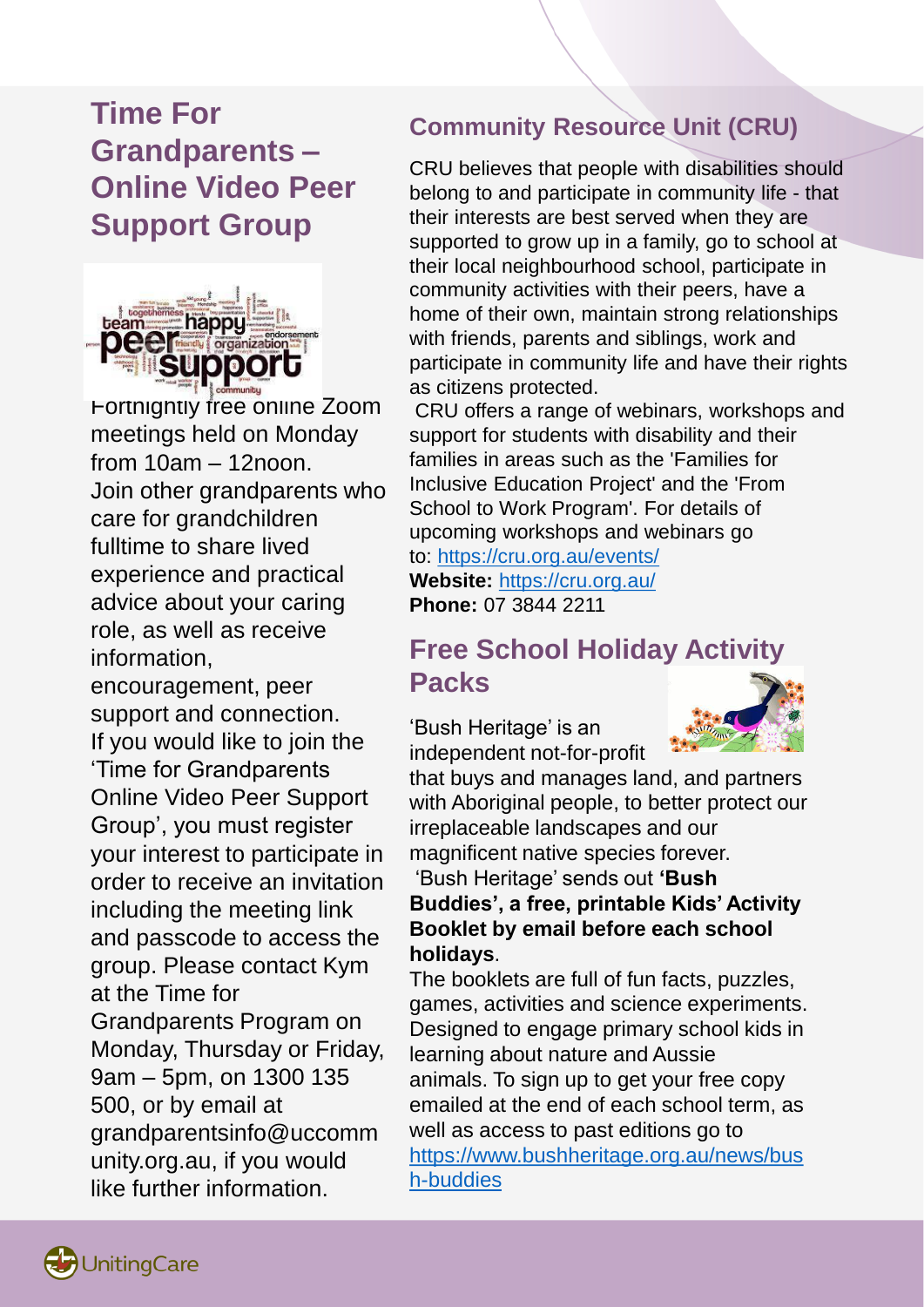

# **School Holiday Activities**

The Time for Grandparents Program may be able to help with ideas to keep your grandchildren engaged over the school holidays. Ideas include:

· Your local library free daily activities are provided for children of all ages.

PCYC - Police Citizens Youth Club Qld have vacation care programs in Queensland. [https://www.pcyc.org.a](https://www.pcyc.org.au/find-your-pcyc/) u/find-your-pcyc/

YMCA provide vacation care at various locations in Queensland. [https://www.ymcachildcare.com.au/](https://www.ymcachildcare.com.au/outside-school-hours-care/vacation-care) outside-school-hours-

care/vacation-care Scripture Union Camps Qld run close to 100 camps across Queensland for primary and high school students. <http://sucamps.org.au/>

School Holiday Directory has a

list of activities including camps, art, craft, outdoor activities. [http://www.schoolholidaydirectory.c](http://www.schoolholidaydirectory.com.au/categories) om.au/categories

*Please give us a call on 1300 135 500 if you would like further assistance in finding an activity for your grandchild over the school holidays.*

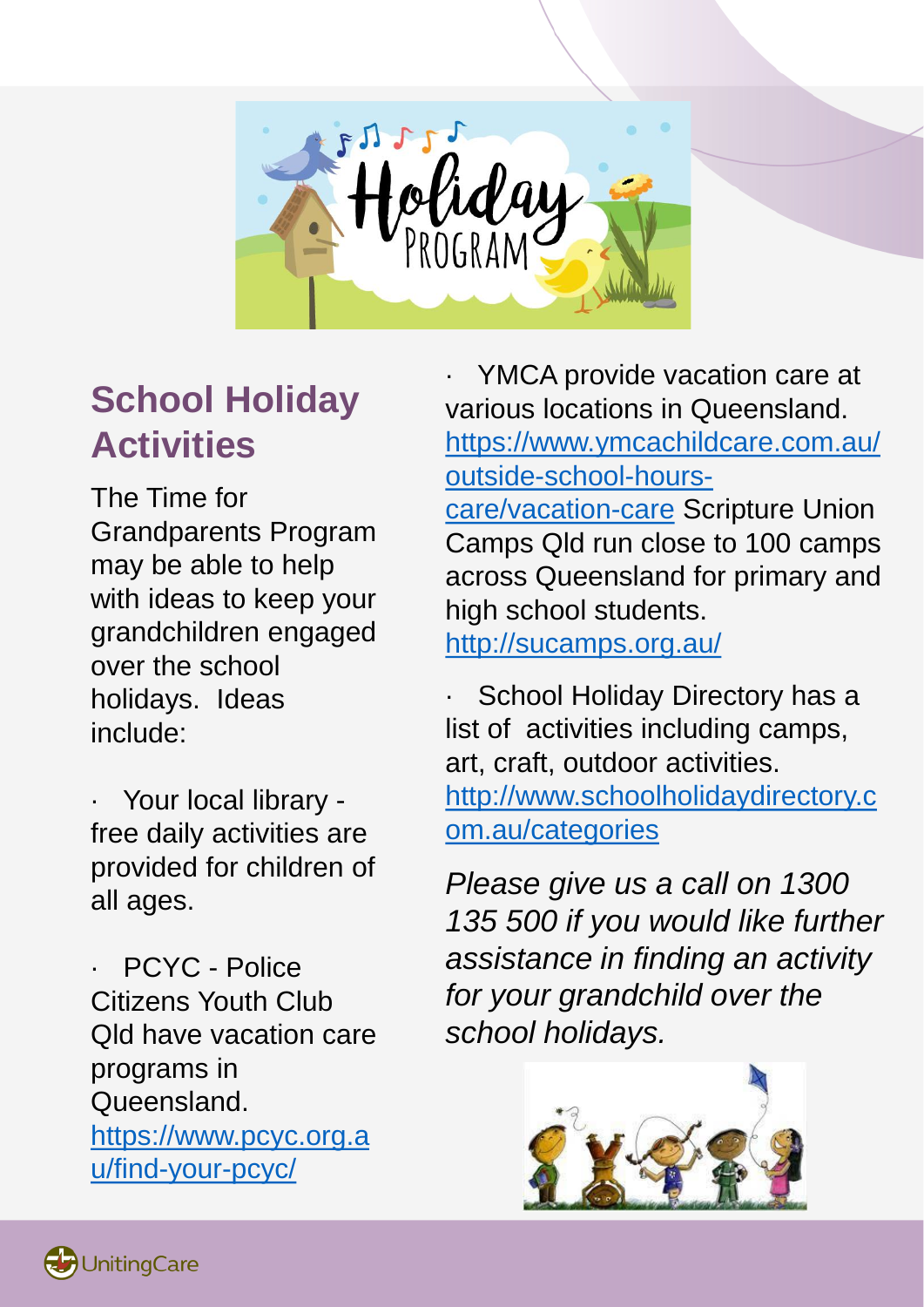# **Annual Brokerage Limits**

Hi everyone. Time for Grandparents has seen a growth in its support services over the past 12 months. There has been a review and revamp of the Grandfamily camps which has seen each camp now running up to 5 days over the vacation period. We are also now working hard in establishing both online and face to face peer support groups across different regions of QLD. We have also had a chance to review the brokerage support we provide to families that enable grandchildren to attend extra curricular activities. We feel that this support goes someway in easing the financial constraints for many families while providing opportunity for grandchildren to partake in recreational activities.

We have made a concerted effort to reach out to rural and remote Grandfamilies which has seen an increase in requests for brokerage and attendance to the Grandfamily camps. As such we have limited the brokerage support to \$500 per grandchild per year from each family. This is separate to the cost covered in attending a camp.

As you can appreciate, there are limited funds provided to the Time for

Grandparents program. If you wish to have your

Grandchildren attend activities that exceed the \$500 limit Time For Grandparents program will contribute up to \$500 toward the activities.

We will continue to review these costings each year to ensure that all families receive the support they need.

Thanks for your support.

## **E-Safety**

E-Safety provides a wide variety of resources to help you start the chat about online safety issues and strategies with your grandchild of any age, including:

- webinars
- videos
- books
- information sheets
- audio files
- family tech agreements
- activities.

### For these resources go to: <https://www.esafety.gov.au/parents/> resources

E-Safety also offers free webinars for parents and carers. These live webinars give parents and carers the knowledge, skills and tools to support their children to have safe online experiences. Their 2022 webinars include a broad range of topics that will be delivered by their expert education and training team. The June webinar topic is 'Safer Online Gaming'.

To download the webinar schedule or to register your attendance at a webinar go to:<https://www.esafety.gov.au/parents/> webinars



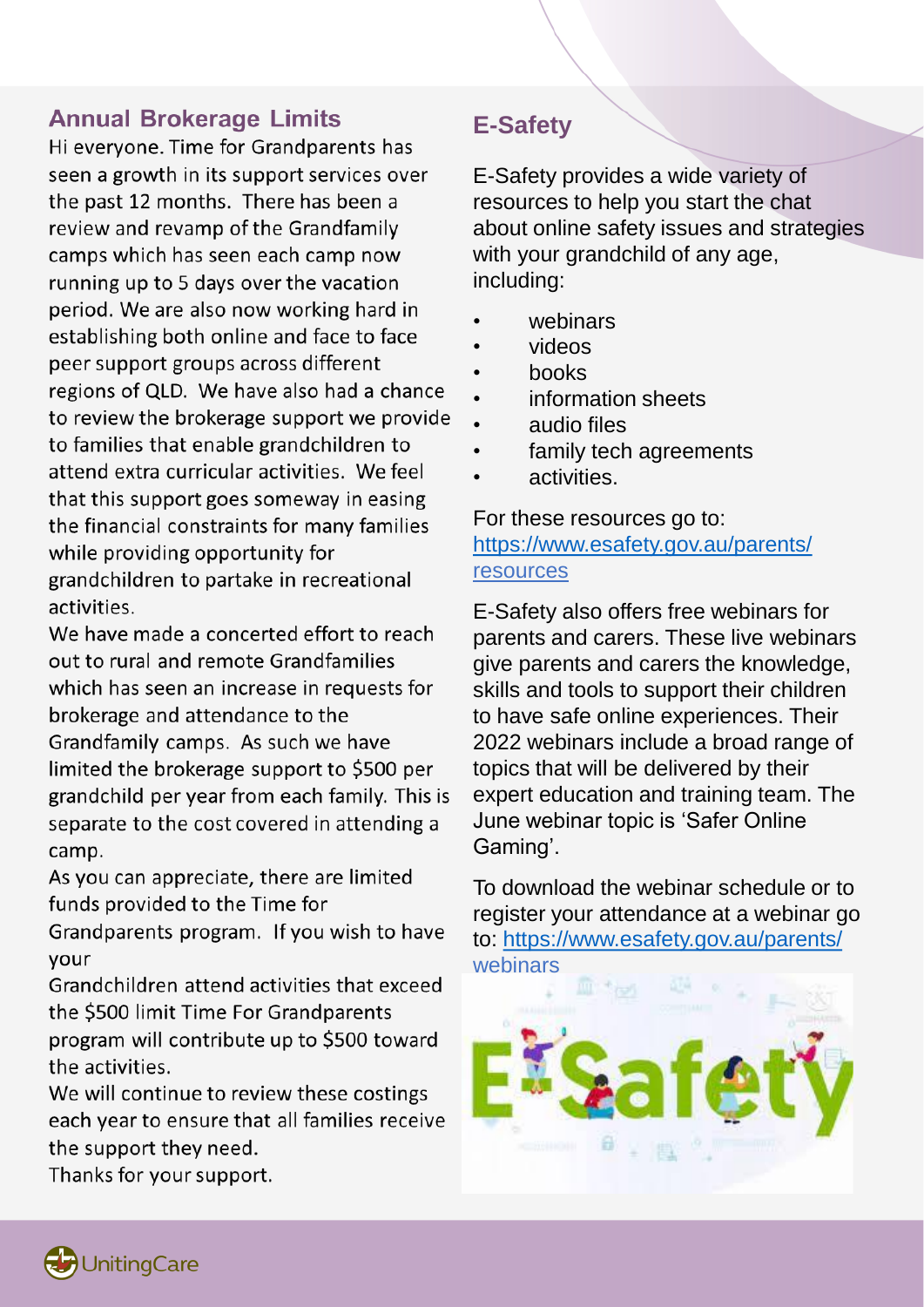# **World Elder Abuse Awareness Day (WEAAD)**

WEAAD, designated by the UN, is held on June 15 each year and is an opportunity for all to speak out against elder abuse. WEAAD is represented by the colour purple, denoting wisdom, dignity, independence and creativity.

Elder Abuse is a single or repeated act, or lack of appropriate action, occurring within any relationship where there is an expectation of trust, which causes harm or distress to an older person.

If you would like further information about WEAAD, or are concerned about an elder abuse situation call The Elder Abuse Helpline on 1300 651 192.

Website: <https://www.eapu.com.au/>



# **Tax Help Program**



The free Tax Help program helps eligible low-income earners to lodge their tax return online.

Tax Help is a network of ATO-trained community volunteers who can help you prepare your tax return using myTax. From July to October each year, their accredited volunteers help people lodge their tax returns online. Tax Help volunteers can also help you:

- lodge amendments
- claim a refund of franking credits
- create a myGov account

tell the ATO if you don't need to lodge a return.

You can receive Tax Help online or over the phone from the comfort of your home. You can also get help face to face from Tax Help Centres across Australia.

For more information about the Tax Help Program go to: https://www.ato.gov.au/Individuals/Yo [ur-tax-return/Help-and-support-to](https://www.ato.gov.au/Individuals/Your-tax-return/Help-and-support-to-lodge-your-tax-return/tax-help-program/)lodge-your-tax-return/tax-helpprogram/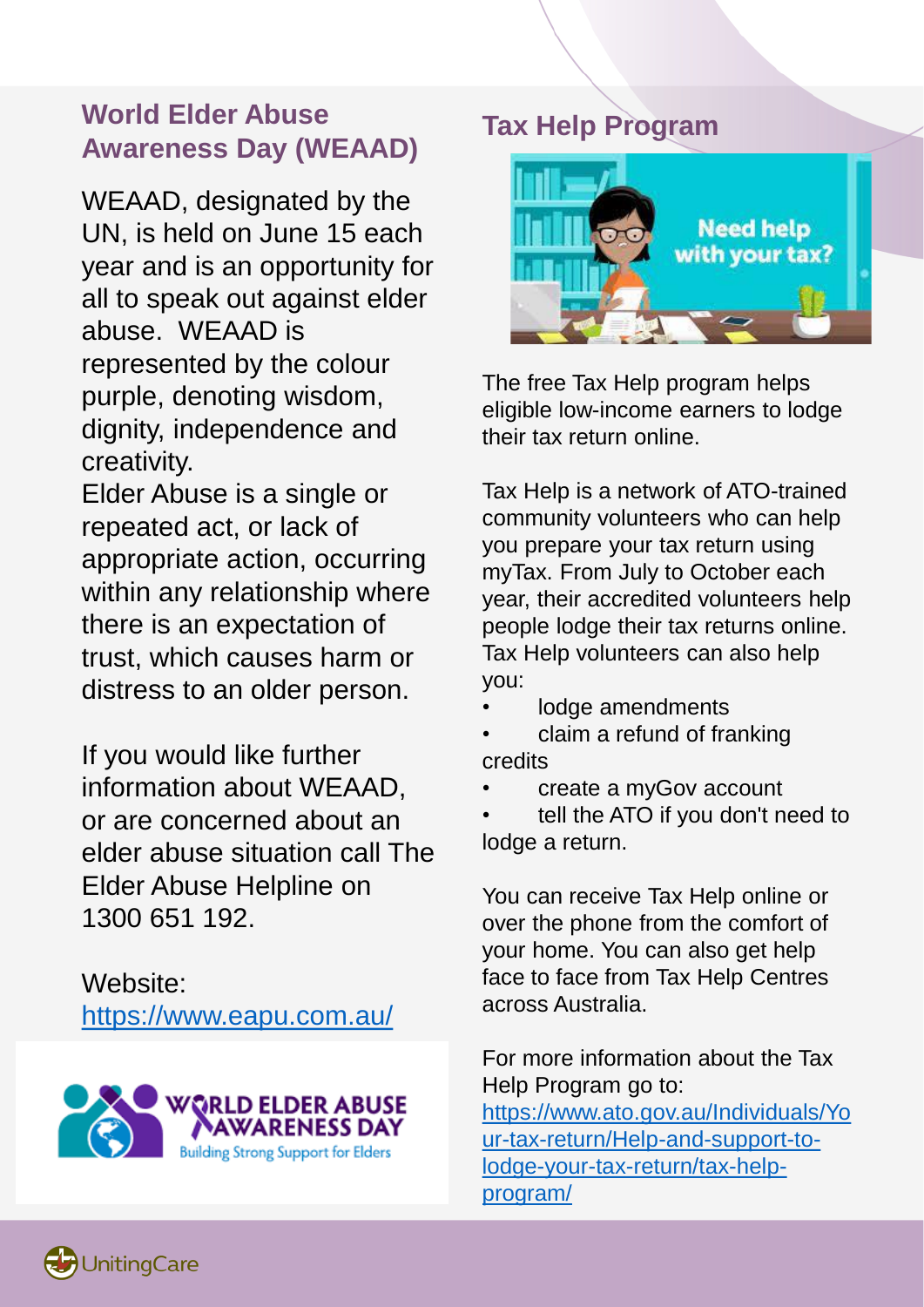# **Useful Contacts**



# **Time for Grandparents 1300 135 500**

| 13 Yarn                              | 13 92 76     | <b>Aboriginal and Torres Strait</b><br><b>Islander Legal Service (Qld)</b> | 1800 012 255 |
|--------------------------------------|--------------|----------------------------------------------------------------------------|--------------|
| <b>ADIS Alcohol and Drug Support</b> | 1800 177 833 | <b>ARAFMI</b>                                                              | 1300 554 660 |
| <b>Beyond Blue</b>                   | 1300 224 636 | <b>Blue Knot</b>                                                           | 1300 657 380 |
| <b>Bravehearts</b>                   | 1800 272 831 | <b>Centrelink Grandparent</b><br><b>Advisor</b>                            | 1800 245 965 |
| <b>Centrelink Social Workers</b>     | 132 850      | <b>Child Health Phone Support</b>                                          | 13 43 25 84  |
| <b>Disability Gateway</b>            | 1800 643 787 | DV & Sexual Assault National<br><b>Helpline</b>                            | 1800 737 732 |
| <b>DVConnect Womensline</b>          | 1800 811 811 | <b>Elder Abuse Prevention Unit</b>                                         | 1300 651 192 |
| <b>Family Drug Support</b>           | 1300 386 186 | <b>Family Relationship Advice</b><br>Line                                  | 1800 050 321 |
| <b>Financial First Aid</b>           | 1800 007 007 | Headspace                                                                  | 1800 650 890 |
| <b>Kids Helpline</b>                 | 1800 551 800 | <b>Legal Aid Advice Line</b>                                               | 1300 651 188 |
| <b>Lifeline Crisis Line</b>          | 13 11 14     | <b>MensLine Australia</b>                                                  | 1800 737 732 |
| <b>My Aged Care</b>                  | 1800 200 422 | <b>NDIS - National Disability</b><br><b>Insurance Scheme</b>               | 1800 800 110 |
| NILS - No Interest Loan Scheme       | 136 457      | <b>Parentline</b>                                                          | 1300 301 300 |
| <b>Relationships Australia</b>       | 1300 364 277 | <b>Salvation Army</b>                                                      | 137 258      |
| <b>Seniors Enquiry Line</b>          | 1300 135 500 | <b>St Vincent de Paul</b>                                                  | 1800 659 467 |
| <b>Suicide Call Back Service</b>     | 1300 659 467 | <b>Wellways Carer Gateway</b>                                              | 1800 422 737 |

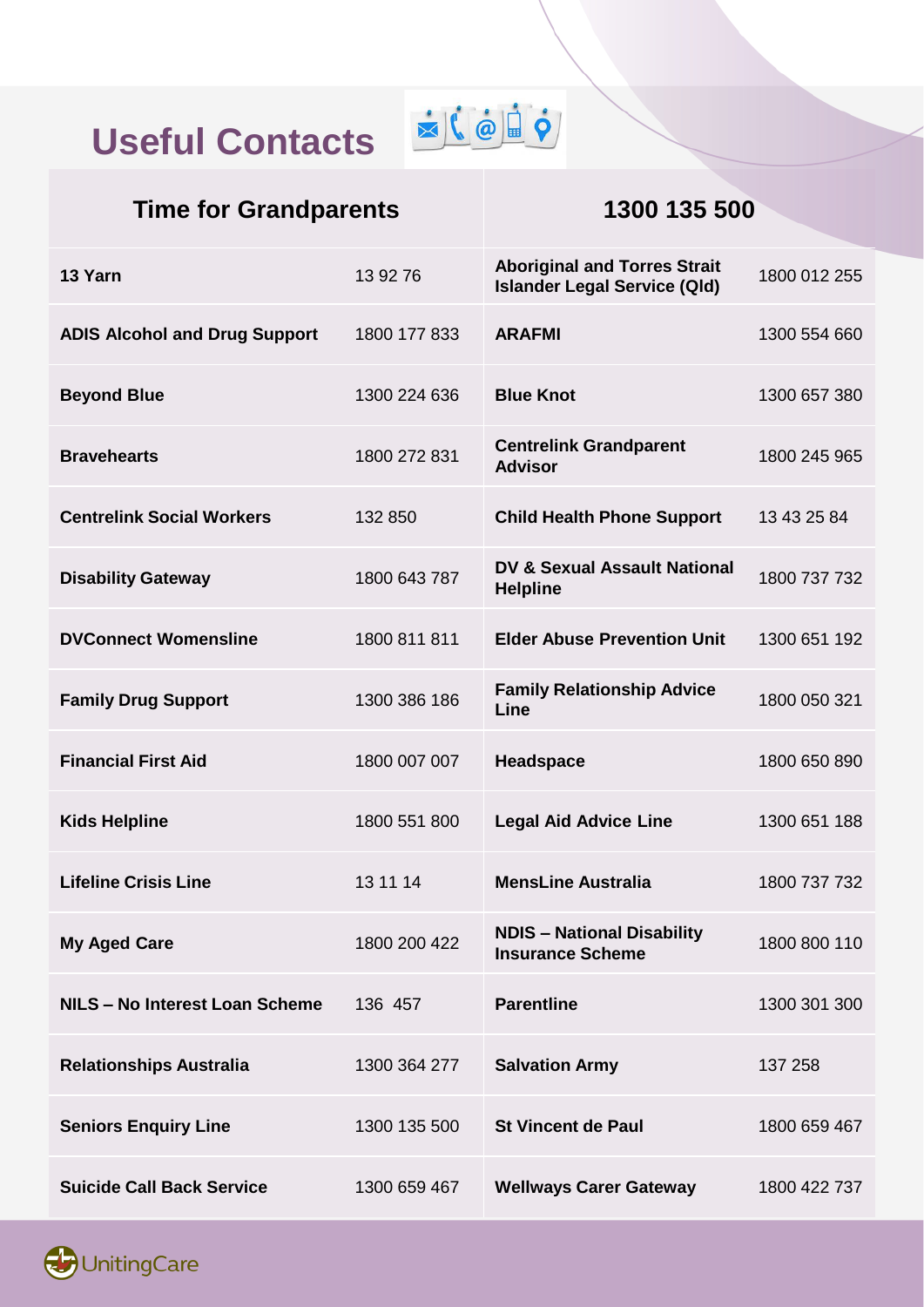# **Grandparent Support Groups in QLD**

In an effort to keep information current, if you find any of these details to be incorrect or if you know of any additional support groups that are not listed, please phone us on 1300 135 500 or email us at [grandparentsinfo@uccommunity.org.au](mailto:grandparentsinfo@uccommunity.org.au)

### **STATE-WIDE**

### **Time for Grandparents Online Video Peer Support Group**

Phone: Kym on 1300 135 500 Email:

[grandparentsinfo@uccommunity.org.au](mailto:grandparentsinfo@uccommunity.org.au)

Fortnightly free online Zoom meetings held on Monday from 10am – 12noon. Join other grandparents to share lived experience and practical advice about your caring role, as well as receive information, encouragement, peer support and connection.

### **CENTRAL QLD & WIDE BAY**

### **Urangan - Grandparents Support Group**

Phone: Anglicare 1300 114 397 Come join us for a cuppa and a chat. We can discuss issues you may be having with your grandkids. Some topics we cover are safe internet use, behavioural issues, diet, and any suggestions and concerns welcome.

### **SUNSHINE COAST**

### **Buderim - Grandparents Raising Children Playgroup**

Phone: Michelle Poole (07) 5453 4938 Email: [mpoole@playgroupqld.com.au](mailto:mpoole@playgroupqld.com.au)

Weekly playgroup for any grandparent providing care for their grandchildren under school age to obtain support and interaction from like-minded people.

#### **Caloundra - GAP Peer Support Program** Phone: (07) 5491 4000

The GAP peer support program encourages grandparents who are the primary carer of their grandchildren to meet regularly for peer support activities including guest speakers, coffee catch ups, monthly BBQs and school holiday activities for the grandparent families. All activities are attended and supported by a Family Worker.



### **BRISBANE & WEST MORETON**

#### **Hendra - Grandparents Playgroup**

Phone: Susanna 0404 176 726 Ages 0-5 years. \$5 per session. Monday 9.30am. Come along to our grandparents playgroup. Playgroup is a wonderful way for you to socialise with other grandparents and for your grandchildren to enjoy spending time with other children. Susanna is the first point of contact but if you do not get a response please call Barbara: 0420 617 274.

### **NORTH QUEENSLAND**

### **Innisfail – Grandparent Peer Support Group**

Phone: 0427 406 246 Fortnightly meetings, Wednesday 9.30am. Join other grandparent carers for conversation and peer support. No children in attendance, grandparents only. Social meetings including grandchildren are held at separate times on occasion.

### **Townsville – Grandparents Connect** Phone: 07 4775 9115

Email: [fsp.townsville@uccommunity.org.au](mailto:fsp.townsville@uccommunity.org.au) Come and meet other grandparents who are also full time carers of their grandchildren. Morning tea provided.

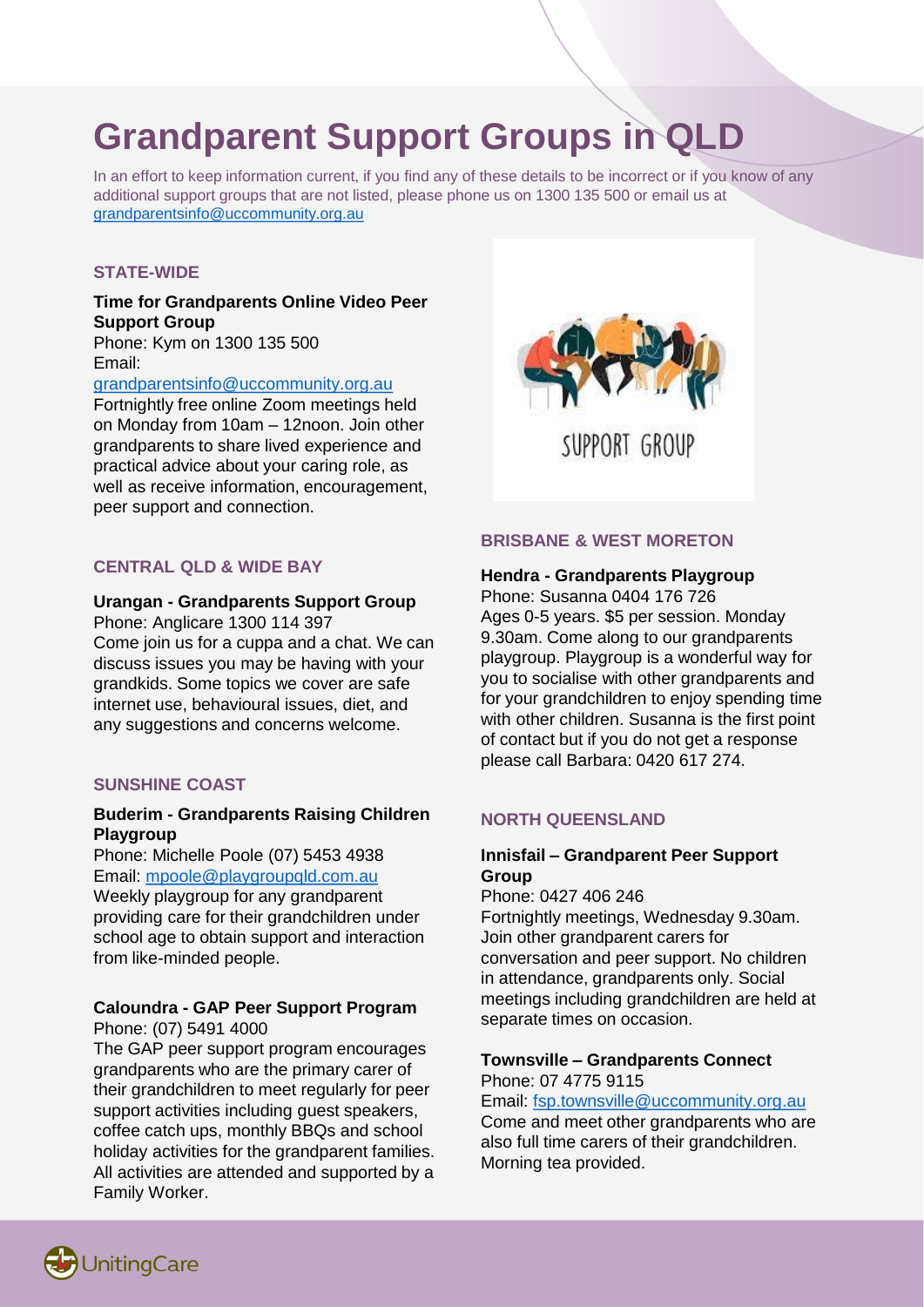# **Message Stick**

Aboriginal &Torres Strait Islander News

# **Hello you Mob**

I couldn't ignore these two articles in this edition of Message Stick. One is of hard-ache and the other of jubilation. Both hold significant impacts on Aboriginal and Torres Strait Islander peoples – one *bitter*, one *sweet* Youpla Group (formerly Aboriginal Community Benefit Fund) It is with a heavy heart to acknowledge those families affected by the Youpla Group collapse and liquidation and the financial stress, burden, and hardship it's causing families across states. Families may wish to contact a financial counsellor to discuss their options or try Mob Strong Debt Help [on 1800 808 48](https://financialrights.org.au/mob-strong-debt-help/)8. ASIC is aware that Mob Strong may be receiving many calls at this stage. If your call is not answered immediately, please be patient and wait for a call back.

If you haven't already, please refer to ASIC government website below to get the latest News and information and seek help and guidance if you or someone you know were affected by Youpla Group collapse (website includes a link to Mob Strong Debt Help).

[https://asic.gov.au/about-asic/news](https://asic.gov.au/about-asic/news-centre/key-matters/youpla-group-formerly-aboriginal-community-benefit-fund/)centre/key-matters/youpla-groupformerly-aboriginal-communitybenefit-fund/.



# **13 YARN**

13YARN is the first national service of its kind for Aboriginal & Torres Strait Islander people in crisis. They offer a confidential one-on-one over the phone yarning opportunity and support with a trained Lifeline Aboriginal & Torres Strait Islander Crisis Supporter for mob who are feeling overwhelmed or having difficulty coping. If you, or someone you know, are feeling worried or no good, we encourage you to connect with 13YARN on 13 92 76 (24 hours/7 days) and talk with an Aboriginal or Torres Strait Islander Crisis Supporter.

• 13YARN is run by Aboriginal and Torres Strait Islander people

• Free and confidential service available 24/7 from any mobile or pay phone

• Aboriginal & Torres Strait Islander Crisis Supporters to yarn to

This is your story, your journey and they will take the time to listen. No shame, no judgement, a safe place to yarn.

Phone: 13 92 76 Website:<https://www.13yarn.org.au/>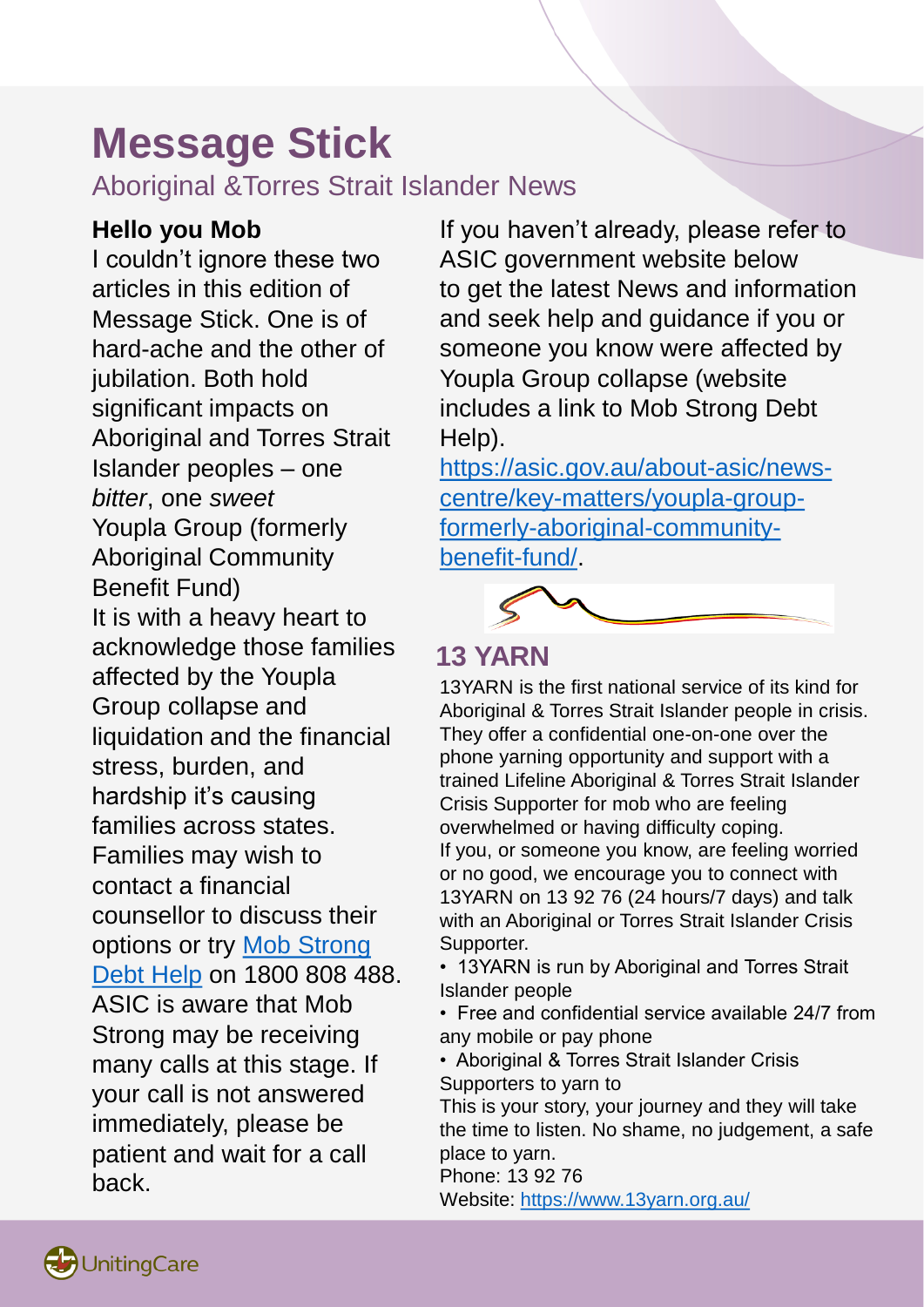# **Message Stick**

Aboriginal &Torres Strait Islander News

# **Congratulations you mob**

### *Wakka Wakka people reclaim their Country*

Wakka Wakka people are traditional owners of their country in southern Queensland's South Burnett region including 1,180 square kilometres of land from the Bunya Mountains in southern Queensland to Gayndah in the South Burnett River catchment, encompassing the town of Cherbourg. Justice Darryl Rangiah, pictured here during the federal court decision in April in Cherbourg, said *"the court is simply recognising that which the Wakka Wakka people have always known – that this has always been and will always be your land.""It is a great pity that so many of you who lived through those dark times are not here today – those people should not be forgotten," Rangiah said. "Despite dispossession of their land, frontier violence, segregations, assimilation attempts … you are still a strong and vibrant traditional community."*  see full story here:<https://amp.abc.net.au/article/100989260>





*Justice Rangiah humbled in his delivery Wakka Wakka dancers celebrate, Cherbourg April 2022*

**UnitingCare**